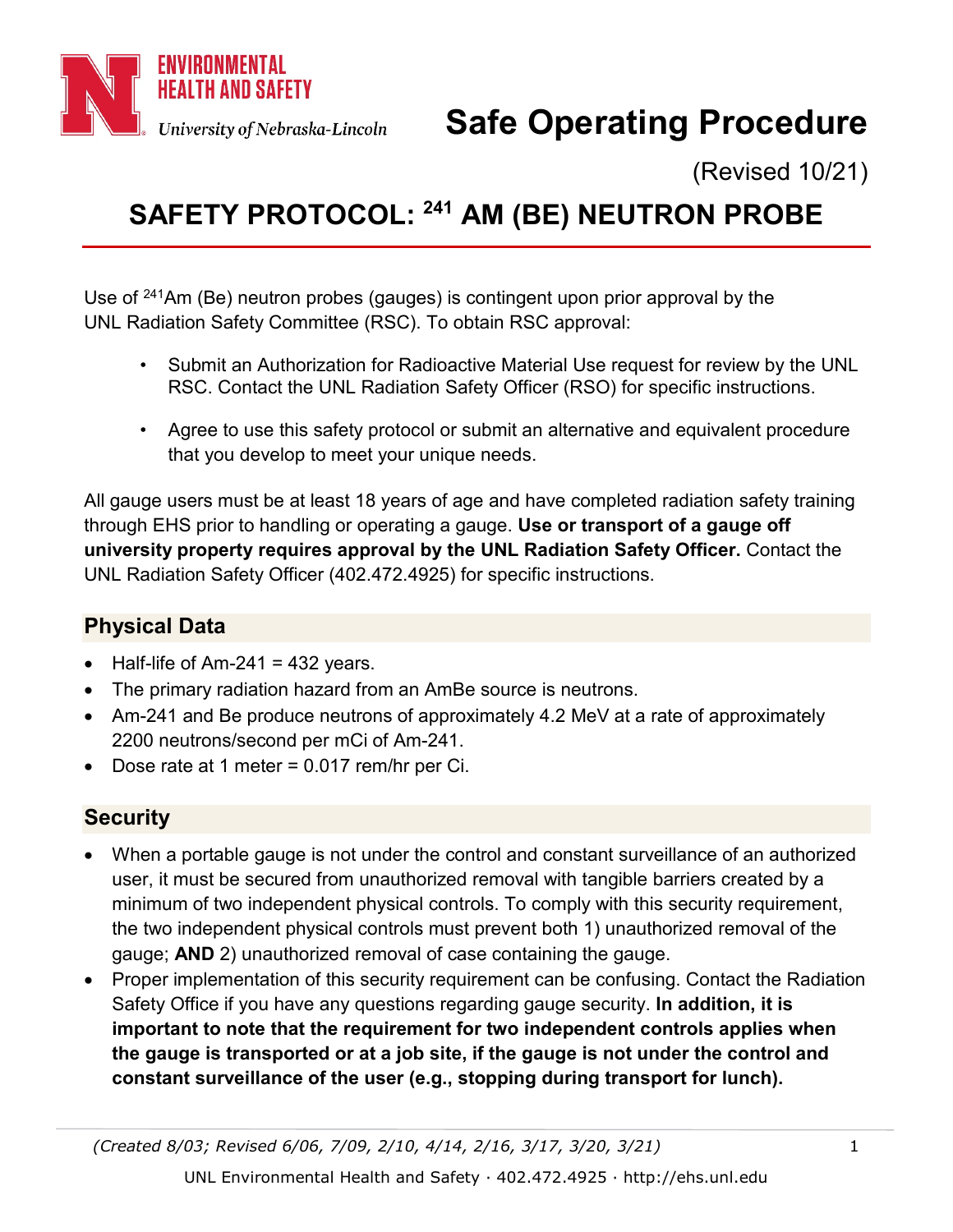

- A gauge accountability use log must be completed each time a gauge is removed from the designated storage location. The use log must minimally contain the following information (see Appendix A for an example use log):
	- o Gauge identifying information (e.g. manufacture, model and serial number).
	- o Dates removed from and returned to the storage location.
	- o Individual removing and returning the gauge.
	- o Location of use.

### **Radiation Protection Procedures**

- 1. Standard Operating Procedures
	- a. Before removing a gauge from its place of storage, ensure that the source is locked in the fully shielded position (e.g., keyed lock, padlock, mechanical control). Place the gauge in the transport case and lock the case. Verify that the transport case is marked/labeled as discussed in the transport section of this SOP and contains the necessary documents (copy of this SOP and current leak test data).
	- b. Complete gauge accountability use log as previously described.
	- c. Block and brace the gauge to prevent movement during transport and secure the gauge in or to the vehicle.
	- d. Do not transport the gauge in the passenger compartment of the vehicle. Block and brace the gauge at a location in the vehicle as far from the occupants as practical.
	- e. If the gauge is transported off university property or via public roads, follow all applicable Department of Transportation (DOT) requirements (discussed later in this safety protocol), including completion of an appropriate bill-of-lading prior to transport.
	- f. Use the gauge according to the manufacturer's instructions and recommendations.
	- g. Do not touch the unshielded source rod with your fingers, hands, or any part of your body.
	- h. Do not place hands, fingers, feet, or other body parts in the radiation field from an unshielded source.
	- i. Unless absolutely necessary, do not look under the gauge when the source rod is being lowered into the ground. If you must look under the gauge to align the source rod with the hole, follow the manufacturer's procedures to minimize radiation exposure.
	- j. Verify the integrity of the connection between the source and cable prior to use to ensure the source does not separate from the cable.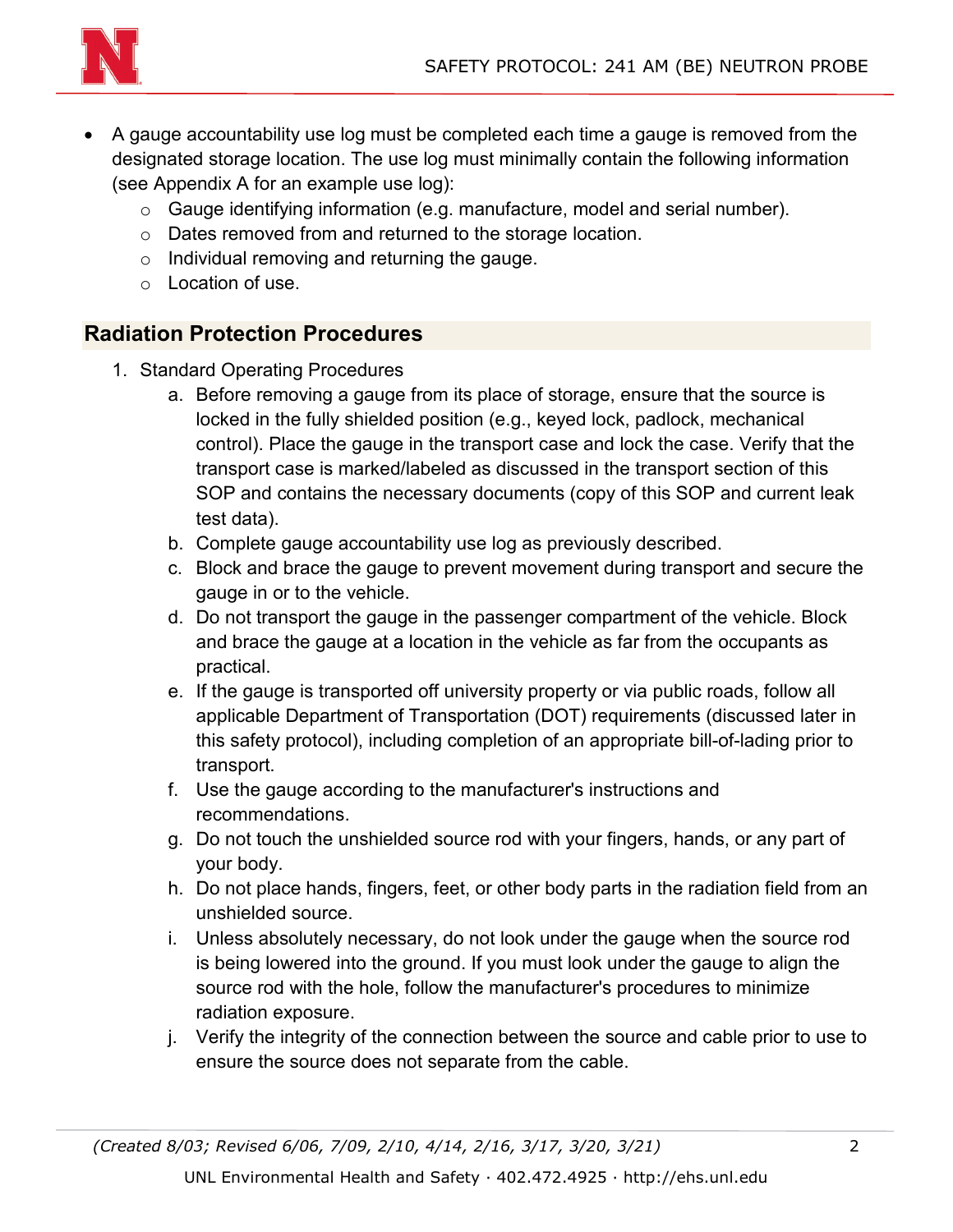

- k. After completing each measurement in which the source is unshielded, immediately return the source to the shielded position.
- l. Always maintain constant surveillance and immediate control of the gauge when it is not in storage. At job sites, do not walk away from the gauge when it is left on the ground. Take actions necessary to protect the gauge and yourself from danger of moving heavy equipment.
- m. Always keep unauthorized persons (e.g., individuals that are not trained radiation workers or members of the public) away from the gauge.
- n. Perform routine cleaning and maintenance according to the manufacturer's instructions and recommendations. **Any maintenance on the gauge involving dismantling or removal of the source holder is prohibited and must only be performed by the manufacturer of the device.**
- o. If gauges are used for measurements with the unshielded source extended more than 3 feet beneath the surface, use piping, tubing, or other casing material to line the hole from the lowest depth to up to 12 inches above the surface. If the piping, tubing, or other casing material needs to be less than 12 inches above the surface (e.g., in order to avoid interference with farm equipment in the field), cover the hole liner or take other steps to ensure that the hole is free of debris and it is unlikely that debris will re-enter the cased hole. In addition, the deepest end of the casing must be closed to ensure the gauge source would be contained in the casing if it became disconnected from the control wire.
- 2. Shielding Requirements
	- a. The gauge is self-shielded, and under normal use does not require additional shielding.
	- b. Gauges should always be stored with the source in the shielded position (i.e., source retracted). Storage locations should be selected to minimize radiation exposure to members of the public and employees.
- 3. Leak Testing and Physical Inventories
	- a. Semi-annual leak tests and physical inventories of gauges are coordinated by the UNL Radiation Safety staff.
	- b. Maintain a copy of the most current leak test data in the gauge case.
- 4. Bioassay Requirements
	- a. There are no bioassay requirements for gauge users.
- 5. Dosimetry
	- a. Gauge users will be issued neutron dosimetry that must be worn when using the neutron probe, including during transport. Extremity dosimetry is not required.

*(Created 8/03; Revised 6/06, 7/09, 2/10, 4/14, 2/16, 3/17, 3/20, 3/21)* 3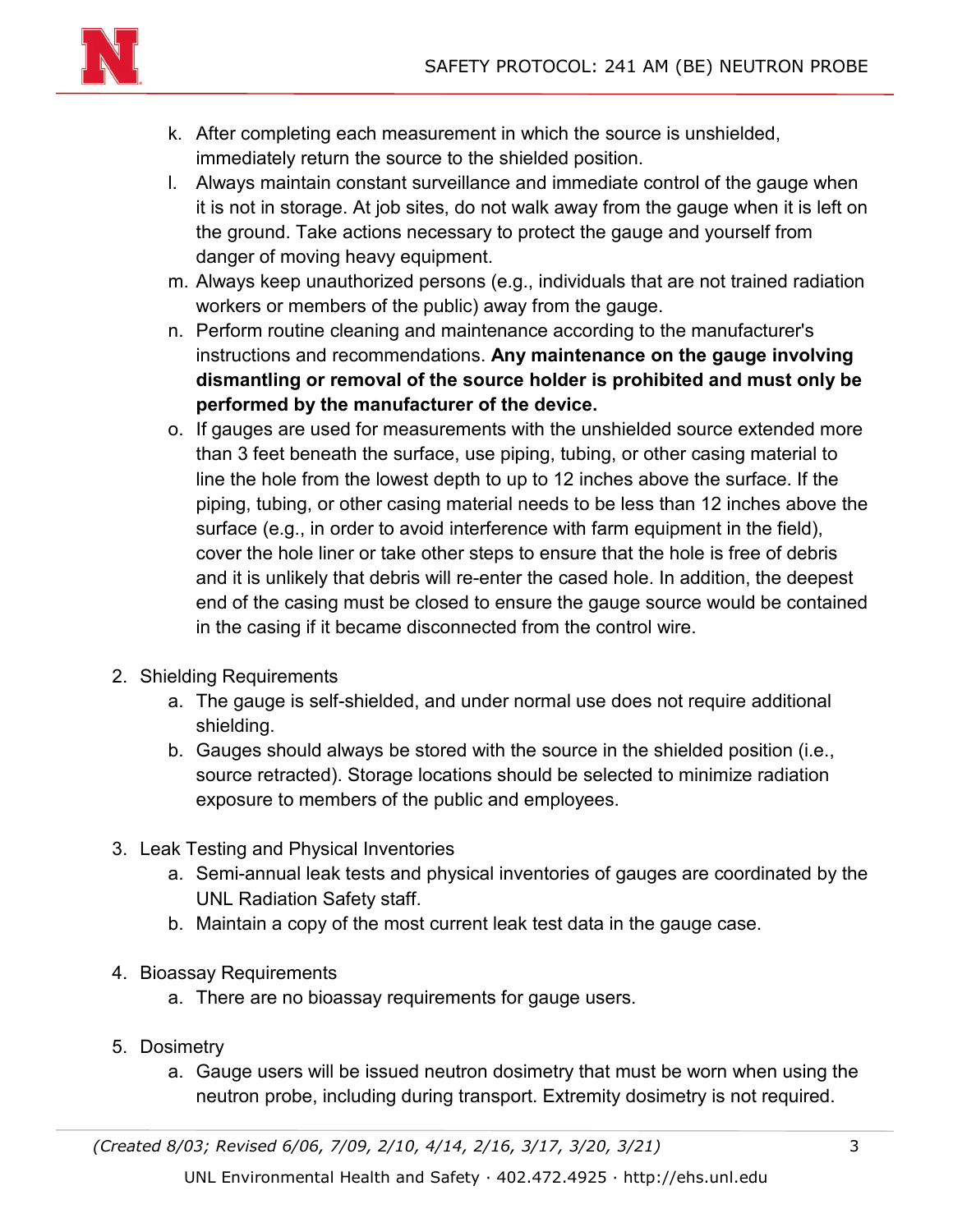

- b. Do not store dosimetry near the gauge.
- 6. Emergency Procedures
	- a. If the source fails to return to the shielded position (e.g., as a result of being damaged, source becomes stuck below the surface, etc.) or if any other emergency or unusual situation arises (e.g., the gauge is struck by a moving vehicle, is in a vehicle involved in an accident, etc.):
		- i. In the case of motor vehicle accident or injury accident, immediately notify local authorities.
		- ii. Immediately secure the area and keep people at least 15 feet away from the gauge until the situation is assessed and radiation levels are known. However, perform first aid for injured individuals and remove them from the area only when medically safe to do so.
		- iii. If any heavy equipment is involved, detain the equipment and operator until it is determined there is no contamination present.
		- iv. Gauge users and other potentially contaminated individuals should not leave the scene until emergency assistance arrives.
		- v. Notify the persons in the order listed below of the situation:

| <b>Name</b>                               | <b>Work</b>  | <b>Cellular</b> |  |
|-------------------------------------------|--------------|-----------------|--|
| Larry Harisis,                            | 402.472.8676 | 531.333.1910    |  |
| <b>Radiation Safety Officer</b>           |              |                 |  |
| Syed Naeem,                               | 402.472.9903 | 470.278.3532    |  |
| <b>Assistant Radiation Safety Officer</b> |              |                 |  |
| <b>UNL Police Department</b>              | 402.472.2222 | N/A             |  |

**Table 1. Emergency contact information**

- vi. Follow the directions provided by the person contacted above.
- b. As necessary, the RSO will arrange for a radiation survey to be conducted as soon as possible by a knowledgeable person using appropriate radiation detection instrumentation. To accurately assess the radiation danger, it is essential that the person performing the survey be competent in the use of the survey meter.
- c. If the situation arises, the RSO will arrange for excavation to free a source that has become lodged below the ground surface. This must be done in such a way that the source integrity is not compromised. Source excavation may be done by directly withdrawing the access tube if possible, or by excavating the area near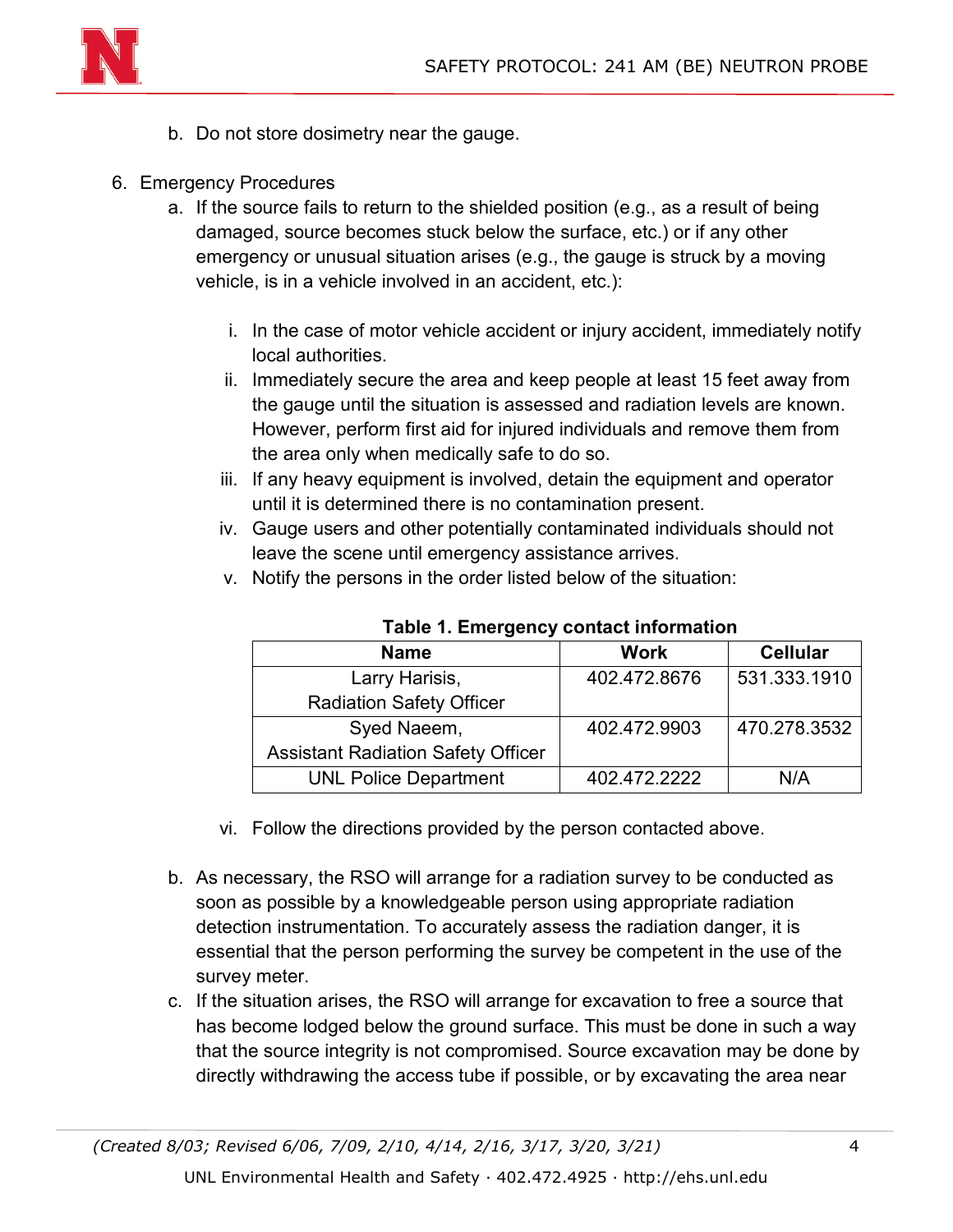

the tube and removing it. Dosimetry and radiation survey equipment shall be used in order to minimize the dose to the operators.

d. If required by Title 180, the RSO shall report the occurrence to State officials.

#### **Waste Disposal**

Surplus gauges shall be returned to the UNL Radiation Safety Office for proper disposal.

#### **Survey Meters**

A survey meter is not required for routine work with gauges.

#### **Transportation Procedures**

The quantity of radioactive material in a typical portable gauge is not sufficient to trigger DOT vehicle placard requirements. Nor is a commercial driver's license required to transport a typical neutron gauge. However, radiation safety and DOT training are required for individuals involved in the use and transport of gauges. DOT training is required every three years.

The following requirements apply to "each licensee who transports licensed material outside of the site of usage, as specified in the Department license, or where transport is on public highways." per Title 180.

- 1. A "special form certification" must be maintained on file. This certification is provided by the manufacturer and maintained on file by EHS.
- 2. Shipping papers are required whenever the gauge is transported off university property via public roads. Required shipping papers consist of a completed bill of lading, operating procedures, and emergency procedures. Bill-of-lading templates are provided in Appendices B and C of this SOP. Operating and emergency procedure requirements are met if a copy of this SOP is maintained with the gauge. Therefore, a copy of this SOP shall be included with the shipping papers.
	- a. When the driver is at the vehicle's controls, the shipping papers shall be within the immediate reach, even while restrained by the lap belt. Additionally, the shipping papers must be readily visible to a person entering the driver's compartment, or in a holder mounted to the inside of the driver's door.
	- b. When the driver is not at the vehicle's controls, the shipping papers shall either be placed in the holder mounted to the inside of the driver's door or placed on the driver's seat.
- 3. Gauges must be transported in the manufacturer provided case.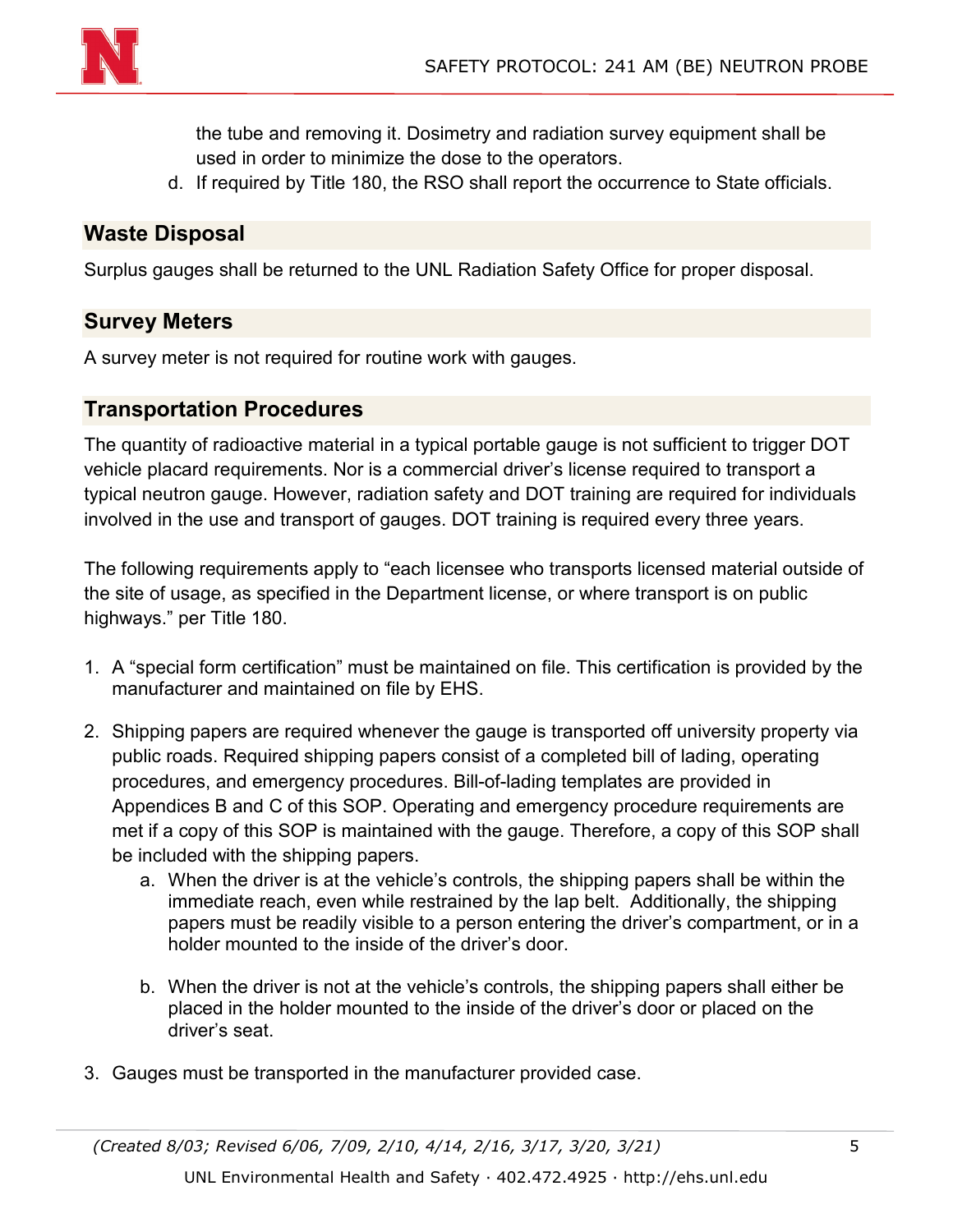

- 4. The transportation case for the **Campbell Pacific Nuclear (Models 503DR and 503 Elite)** gauges must meet the specifications for a type "A" package due to the quantity of radioactive material contained in the gauge. Transport cases provided by manufacturers meet this requirement. In addition, Type "A" testing results for the transport package must be maintained on file. This certification is provided by the manufacturer and maintained on file by EHS.
- 5. Inspect the markings and labels prior to transport. If markings or labels are missing or have become illegible, contact the RSO to request replacements.
- 6. Markings and labels on the transportation case must be durable, legible, in English, and printed on or affixed to the surface (e.g., a label, tag or sign) of the case.
- 7. Required markings and labels on the transportation case for the **Campbell Pacific Nuclear (Models 503DR and 503 Elite)** gauges are:
	- a. The words "USA DOT 7A Type A" and "Radioactive Material."
	- b. The words "UN3332, Radioactive Material, Type A Package, Special Form, 7, RQ." This is the proper shipping name.
	- c. Two DOT RADIOACTIVE YELLOW II labels (see below) affixed on opposite sides of the package. The CONTENTS is marked as "Am-241;" the ACTIVITY is marked as "1.85 GBq" and the TRANSPORTATION INDEX is marked as "0.2". The transportation index is the dose rate (mrem/hr) at one meter from the gauge as typically determined by the manufacturer.

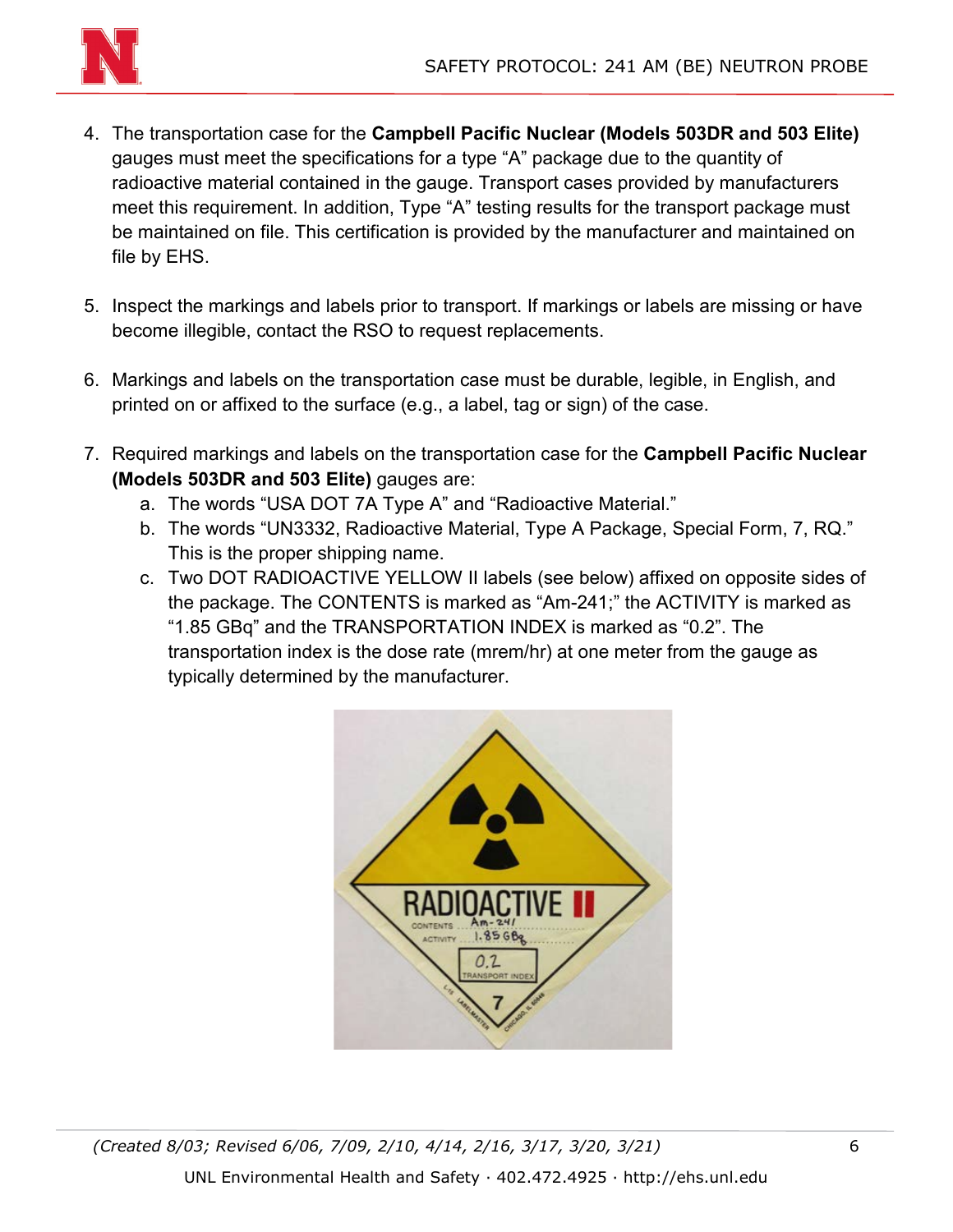

- 8. Required markings on the transportation cases for the **Troxler (Models 4301 and 4302)** gauges are:
	- a. The words "UN 2911, Radioactive material, excepted package, instruments, RQ." This is the proper shipping name.



9. If a gauge requires return to the manufacturer for repair or service, contact the RSO for assistance in preparing the gauge for shipment.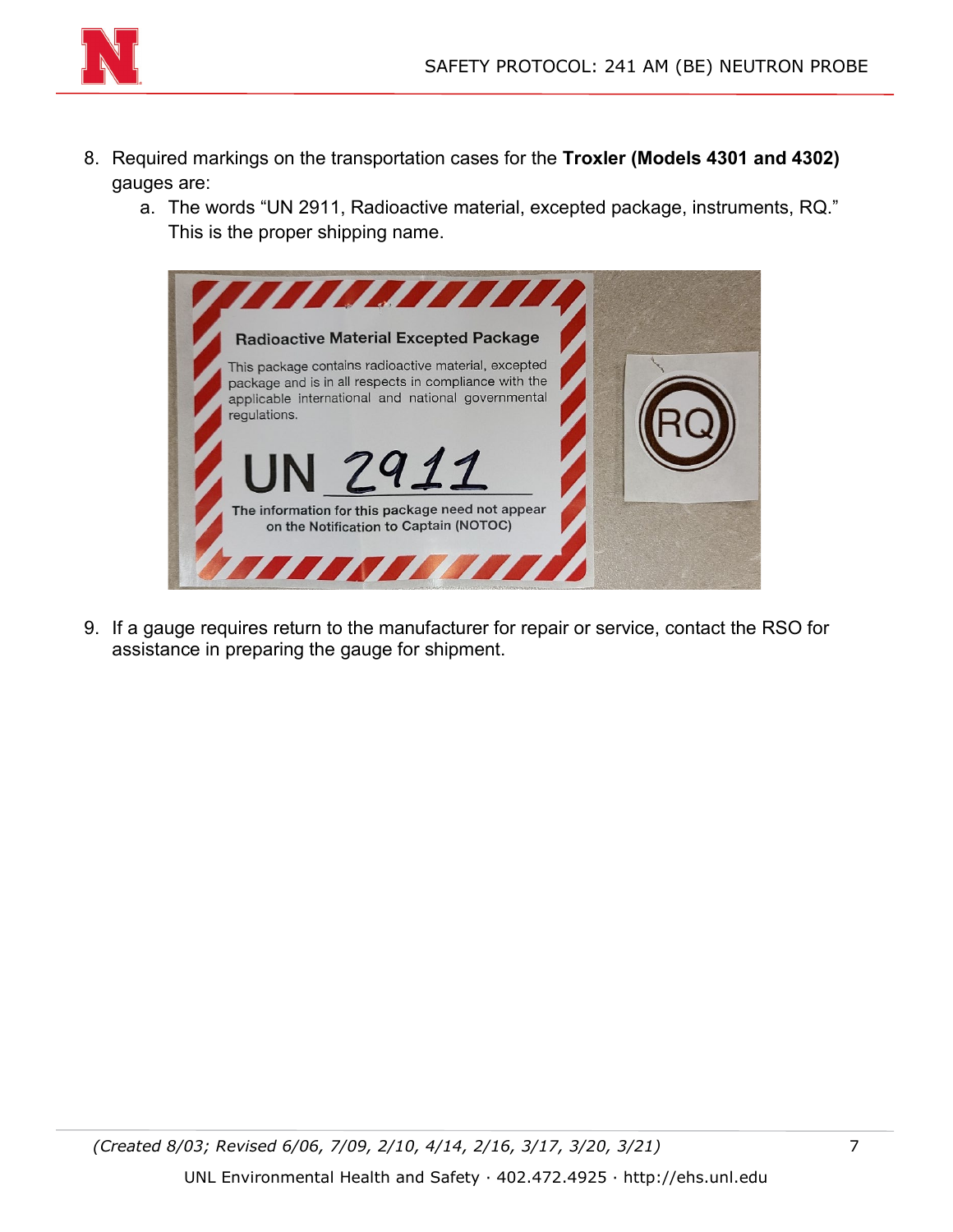

## **Appendix A**

### **Gauge Accountability Use Log**

#### **University of Nebraska-Lincoln**

| <b>Authorization Information</b> |  |                             |  |
|----------------------------------|--|-----------------------------|--|
| <b>Authorized User</b>           |  | <b>Authorization Number</b> |  |
| <b>Facility</b>                  |  | <b>Calendar Year</b>        |  |
| <b>Manufacturer</b>              |  | <b>Model Number</b>         |  |
| <b>Serial Number</b>             |  | <b>Nuclide</b>              |  |

| Date of Use | <b>Removed by (User Name)</b> | Job Site<br><b>Use Location</b> | <b>Date Returned</b><br><b>To Storage</b> | <b>Returned by (User Name)</b> |
|-------------|-------------------------------|---------------------------------|-------------------------------------------|--------------------------------|
|             |                               |                                 |                                           |                                |
|             |                               |                                 |                                           |                                |
|             |                               |                                 |                                           |                                |
|             |                               |                                 |                                           |                                |
|             |                               |                                 |                                           |                                |
|             |                               |                                 |                                           |                                |
|             |                               |                                 |                                           |                                |
|             |                               |                                 |                                           |                                |
|             |                               |                                 |                                           |                                |
|             |                               |                                 |                                           |                                |
|             |                               |                                 |                                           |                                |
|             |                               |                                 |                                           |                                |
|             |                               |                                 |                                           |                                |
|             |                               |                                 |                                           |                                |

*Note: The gauge accountability use log remains at the storage facility.*

*(Created 8/03; Revised 6/06, 7/09, 2/10, 4/14, 2/16, 3/17, 3/20, 3/21)* 8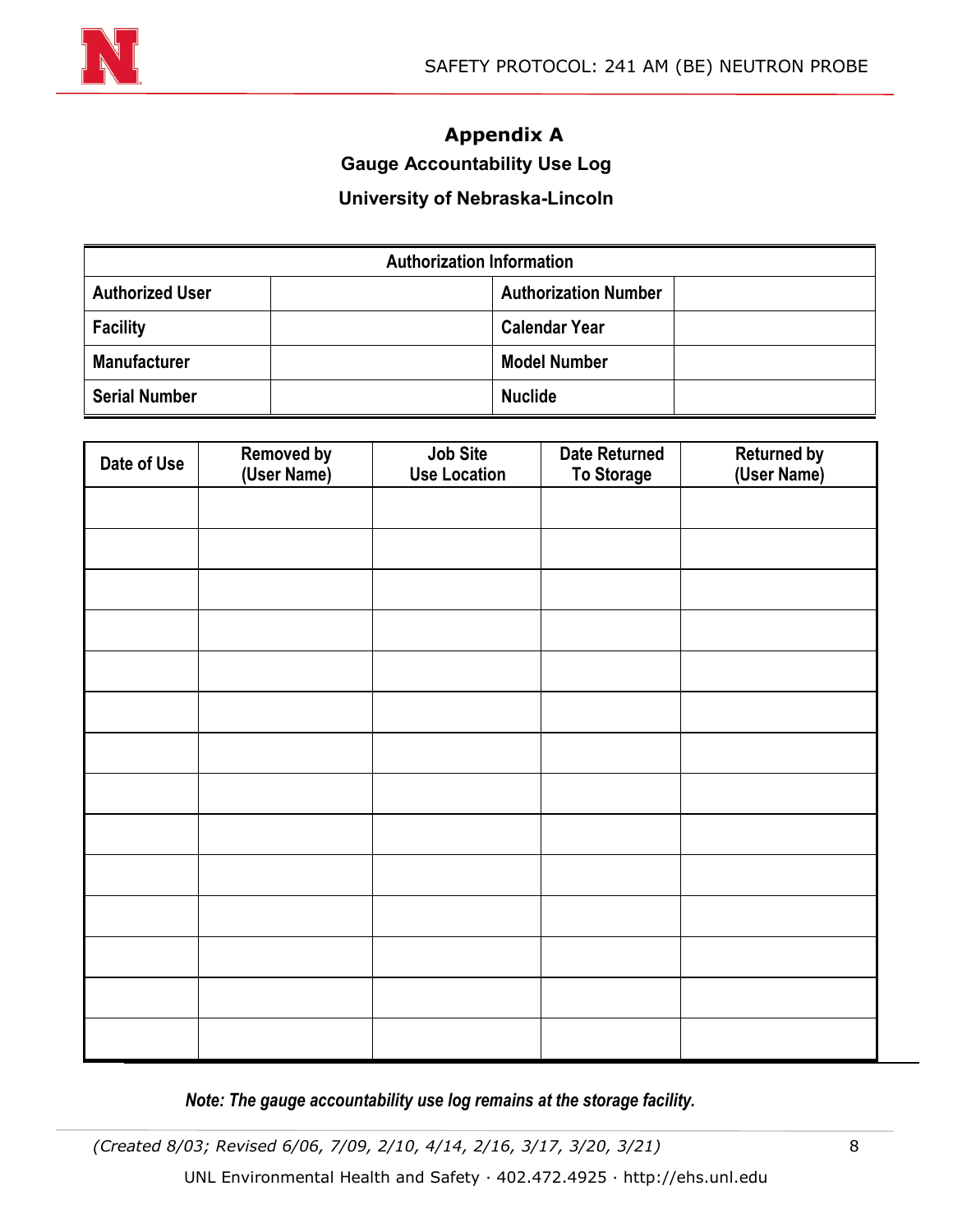

## **Appendix B BILL OF LADING**

**for**

**CPN Gauge – Models No. 503DR and 503 Elite**

**Shipper:**

**UN3332, Radioactive Material, Type A Package, Special Form, 7, RQ, containing:**

**Am-241: 1.85 GBq (50 mCi)**

**RADIOACTIVE YELLOW II Label, TI = 0.2**

**Name Work Cellular** Larry Harisis, Radiation Safety Officer 402.472.8676 531.333.1910 Syed Naeem, Assistant Radiation Safety Officer 402.472.9903 470.278.3532 UNL Police Department | 402.472.2222 | N/A

**EMERGENCY CONTACT INFORMATION**

**This is to certify that the above-named materials are properly classified, described, packaged, marked, labeled and are in proper condition for transportation according to the applicable regulations of the Department of Transportation.**

| Shipper: | Date: |  |
|----------|-------|--|
|          |       |  |

**(Signature)**

*(Created 8/03; Revised 6/06, 7/09, 2/10, 4/14, 2/16, 3/17, 3/20, 3/21)* 9